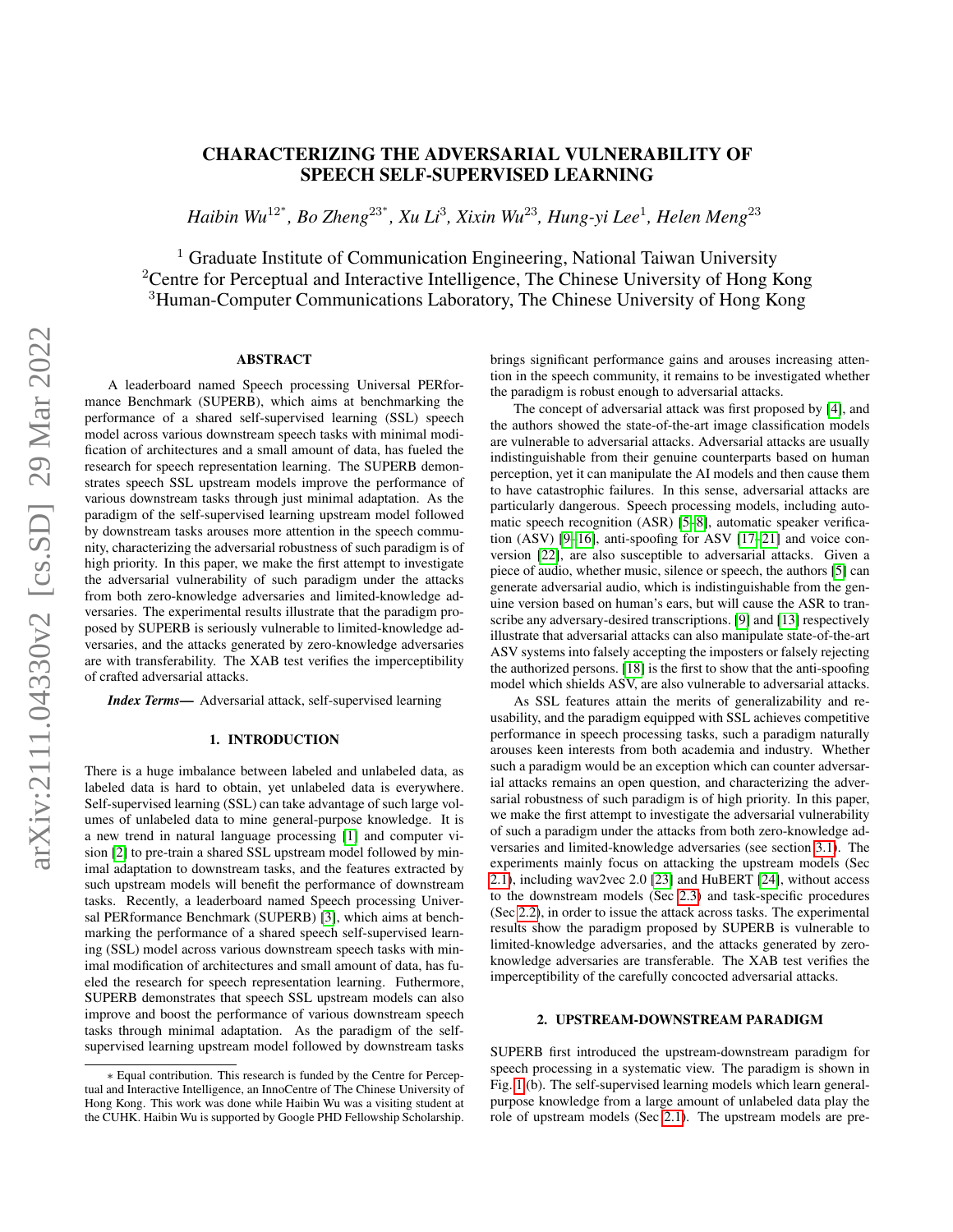trained and then the parameters are frozen during downstream models training and inference. A task-specific module (Sec [2.2\)](#page-1-3), consisting of a layer-wise weighted sum procedure and a pre-processing procedure, is designed for each downstream task. The downstream models (Sec [2.3\)](#page-1-2) get the features  $z$  and  $\tilde{z}$ , rather than traditional acoustic features, e.g. MFCC.

#### <span id="page-1-1"></span>2.1. Upstream

## *2.1.1. HuBERT*

HuBERT adopts BERT-style token classification for pre-training. Off-line unsupervised clustering is first applied to acoustic features, such as MFCC, to get frame-level noise labels. Then the extracted features from convolutional layers are masked, and based on the noise labels, BERT-like predictive loss is applied to the masked regions. The authors expect the pre-trained models can create better features than MFCC, so they re-implement the clustering to the HuBERT features in the early training iterations to get better noise labels, then repeat the BERT-like pre-training. HuBERT gets the best performance in the SUPERB.

## *2.1.2. Wav2vec 2.0*

wav2vec 2.0 learns general-purpose knowledge by contrastive loss. It firstly masks the hidden speech representations extracted by a multi-layer convolutional network from an utterance, followed by transformer layers to build contextualized representations given the hidden representations. After quantization of the hidden representations to derive the latent for each hidden representations, a contrastive task is introduced to distinguish the true latent and the distractors. wav2vec 2.0 achieves comparable performance with that of HuBERT across the SUPERB downstream tasks.

## <span id="page-1-3"></span>2.2. Task-specific module

The task-specific module is composed of a layer-wise weighted sum procedure and a pre-processing procedure. The layer-wise weighted sum procedure consists of task-specific weights applied to all the hidden features from different layers of the upstream model, and such weights are usually jointly trained with downstream models. The pre-processing procedure is designed for each downstream task, such as pre-emphasis and voice activity detection. As we proceed to training and testing for the downstream task, the audio data first undergo task-specific pre-processing, and are then fed into the upstream model to extract hidden features, followed by the layer-wise weighted sum to get the final features - these are then adopted to train the downstream model. However, during adversarial attack, the adversaries generally do not pre-process the audio, and only use averaged embeddings from each layer of the upstream model to make the attack less task-specific.

#### <span id="page-1-2"></span>2.3. Downstream Tasks

Phoneme Recognition (PR) recognizes phonemes from an utterance. SUPERB selects train-clean-100, dev-clean, and test-clean subsets of LibriSpeech [\[25\]](#page-4-15) as training, validation, and testing set, respectively. Phone error rate (PER) is the evaluation metric.

Automatic Speech Recognition (ASR) recognizes words from an utterance. SUPERB adopts train-clean-100, dev-clean, and testclean subsets of LibriSpeech [\[25\]](#page-4-15) as training, validation, and testing set, respectively. Word error rate (WER) is the evaluation metric.

Keyword Spotting (KS) identifies predefined keywords from an utterance. SUPERB uses Speech Commands dataset v1.0 [\[26\]](#page-4-16), which introduces 12 classes, including 10 for keywords, one for silence, and one for unknown words. Accuracy (ACC) is the evaluation metric.

Speaker Identification (SID) is a close-set multi-class classification task, which aims at identifying the speaker of a given utterance from a set of predefined speakers. VoxCeleb1 [\[27\]](#page-4-17) is adopted by SUPERB. Accuracy (ACC) is the evaluation metric.

Automatic Speaker Verification (ASV) verifies whether a pair of utterances belong to the same speaker. VoxCeleb1 [\[27\]](#page-4-17) is adopted in this task. Accuracy (ACC), rather than equal error rate (EER) is the evaluation metric during attack (refer to [4.1\)](#page-2-1).

Speaker Diarization (SD) identifies who is speaking during each timestamp in an utterance. LibriMix [\[28\]](#page-4-18) is used in this task, which is generated from LibriSpeech [\[25\]](#page-4-15). The speaker labels of each chunk are generated by alignments from Kaldi [\[29\]](#page-4-19) LibriSpeech ASR model. Diarization error rate (DER) is the evaluation metric.

Intent Classification (IC) identifies predefined classes of intent from an utterance. Fluent Speech Commands [\[30\]](#page-4-20) is used, where every utterance is labeled with one of the three intent classes: action, object, and location. Accuracy (ACC) is the evaluation metric.

Slot Filling (SF) identifies all semantic slots of an utterance with predefined slot-type and slot-value. Audio SNIPS [\[31\]](#page-4-21) is adopted by SUPERB to generate multi-speaker utterances from SNIPS [\[32\]](#page-4-22). According to the standard split in SNIPS, samples of US-accent speakers are selected as training set, and others as validation and testing sets. Since slot-type and slot-value are both essential in SF task, F1 score and CER [\[33\]](#page-4-23) are adopted as evaluation metrics for slot-type and slot-value, respectively.

Emotion Recognition (ER) recognizes emotion class from an utterance. IEOMCAP [\[34\]](#page-4-24) is used. Following the past evaluation protocol, SUPERB discards unbalanced classes, resulting in four emotion classes remaining: neutral, happy, sad, and angry. The evaluation metric is accuracy (ACC).

The models of downstream tasks are simply structured in SU-PERB. A linear network is used for **PR**, and optimized by CTC loss. For KS, SID, IC, and ER, linear transformation models after meanpooling trained by cross-entropy loss are adopted. As for ASR, a 2-layer 1024-unit BLSTM is used, and optimized by CTC loss. For SF, slot-type labels are represented into an ordered pair wrapping the corresponding slot-value to form a sequence of tokens, and then SF is transformed into an ASR task using the same model as ASR. For ASV, x-vector [\[35\]](#page-4-25) is the backbone model optimized with AM-Softmax loss [\[36\]](#page-4-26), and cosine-similarity backend is used for scoring. For SD, a single-layer 512-unit LSTM is used with permutationinvariant training (PIT) loss [\[37\]](#page-4-27).

#### 3. ADVERSARIAL ATTACK FOR SPEECH SSL

#### <span id="page-1-0"></span>3.1. Attacking scenarios

In this work, we distinguish different attack scenarios from the perspective of the knowledge accessed by adversaries.

Limited-knowledge adversaries: Attackers can access the internals of the target upstream model, including the detailed parameters and gradients. But they do not know which downstream task will be conducted, not to mention the internals of downstream models, the weights of the layer-wise weighted sum procedure and taskspecific pre-processing procedures. Knowing the internals of the target model, the attackers will directly calculate the gradients and generate adversarial samples, as shown in Fig. [1.](#page-2-0)(a).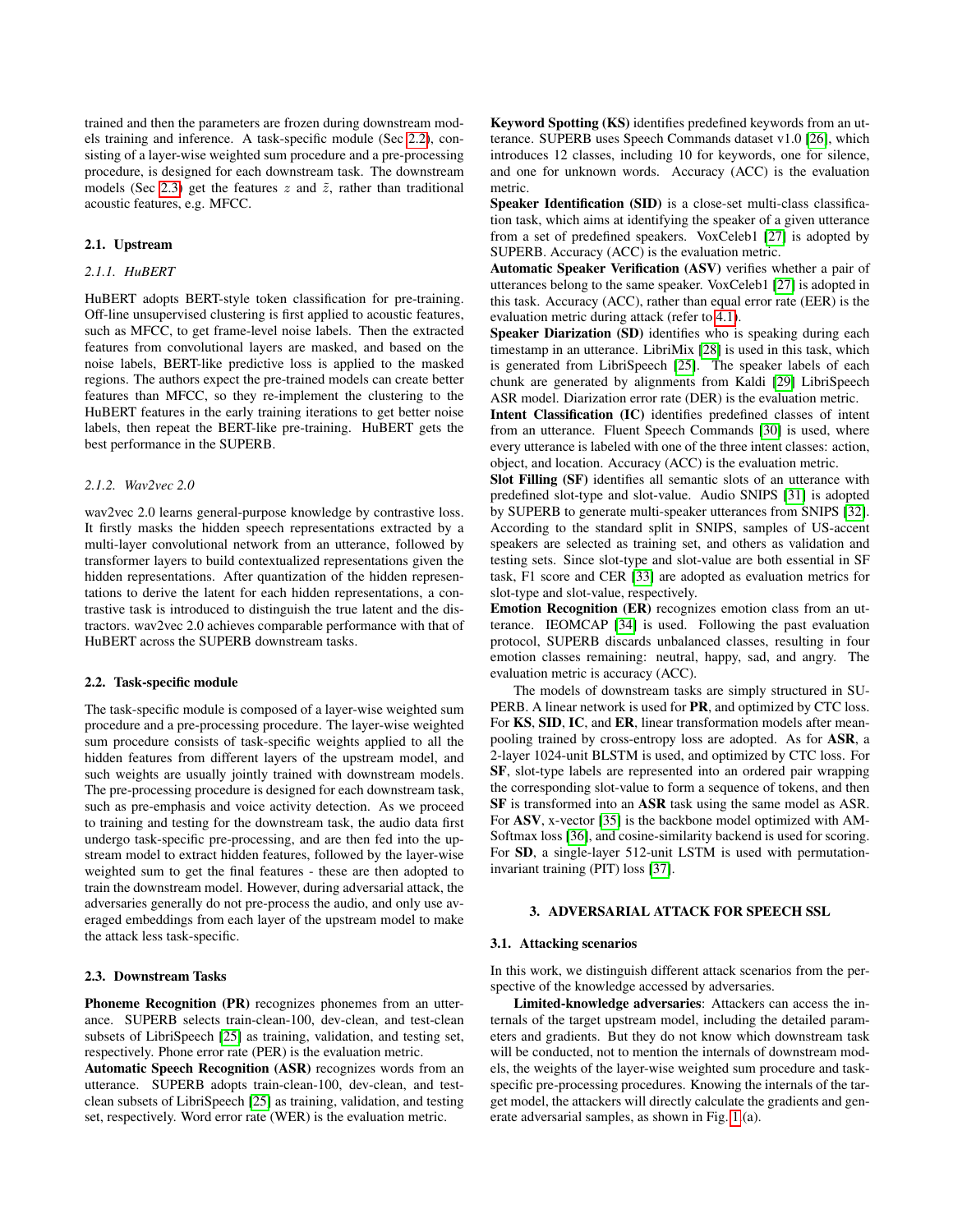

<span id="page-2-0"></span>Fig. 1. (a) Attacking framework for SSL. x and  $\tilde{x}$  are the original and adversarial samples respectively,  $z_a$  and  $\tilde{z}_a$  are the features of the upstream model given x and  $\tilde{x}$  as inputs respectively, and  $\delta$  is the carefully designed adversarial noise. (b) Upstream-downstream paradigm. x and x' are the original and pre-processed samples respectively,  $h_1, h_2, ..., h_n$  are hidden features extracted from upstream model, where the subscript of  $h_n$  denotes the layer number of the upstream model, and z is the final features obtained from weighted sum of  $h_1, h_2, ..., h_n$  by the layer-wise weighted sum procedure.  $\tilde{x}$ ,  $\tilde{x}'$ ,  $\tilde{h}_1$ ,  $\tilde{h}_2$ , ...,  $\tilde{h}_n$  and  $\tilde{z}$  are the adversarial counterparts of x, x',  $h_1$ ,  $h_2$ , ...,  $h_n$  and z respectively.

Zero-knowledge adversaries: In this scenario, while the attackers aim at the *target model*, it is unavailable to the attackers. In such a case, the *substitute model* is used for approximating gradients for adversarial sample generation. Zero-knowledge adversaries can get even less knowledge than limited-knowledge adversaries. Zeroknowledge adversaries do not even know the details of the target upstream model internals. In order to conduct adversarial attacks, they have to train another substitute model, adopt the gradients of the substitute model to generate adversarial samples, and finally use such adversarial samples to fool the upstream-downstream paradigm using the target model.

## <span id="page-2-2"></span>3.2. Attack procedure

Under the scenarios of zero-knowledge attacks and limited-knowledge attacks, attackers only have access to the upstream model without knowing the task-specific module (Section [2.2\)](#page-1-3) and the downstream model (Section [2.3\)](#page-1-2) to craft the adversarial attacks. For limitedknowledge adversaries, they have access to the target upstream model internals, while the zero-knowledge adversaries will train a substitute upstream model and use it to generate adversarial attacks.

During an attack, the weights in layer-wise weighted sum procedure are set as equal to average the embeddings in each layer of the upstream model to derive  $z_a$  and  $\tilde{z}_a$ . Whatever the downstream task is, we only manipulate the upstream model to generate adversarial samples. So in such a scenario, the attack method introduced below is less task-specific. The attacking framework is shown in Fig. [1\(](#page-2-0)a). Having fixed parameters in the upstream model, the attackers aim at crafting the adversarial noise  $\delta$  to maximize the difference between  $z_a$  and  $\tilde{z}_a$ , while also let x and  $\tilde{x}$  indistinguishable from human's ears. In order to fulfill the above two objectives, we introduce the basic iterative method (BIM) [\[38\]](#page-4-28) for attack. BIM crafts the adversarial sample in an iterative manner. Starting from the genuine input  $x^0 = x$ , the input is perturbed iteratively as

$$
x^{n+1} = clip_{x,\epsilon}(x^n + \delta),
$$
  
for  $n = 0, ..., N - 1$  (1)

where  $\delta$  is the carefully designed adversarial noise, derived as

$$
\delta = \alpha \times sign(\nabla_{x^n} || z_a - \tilde{z}_a ||_2)
$$
\n(2)

where  $\alpha$  is the step size,  $sign(\cdot)$  is a function which gets the sign of the gradient, N is the number of iterations and  $clip_{x,\epsilon}(t)$  is the

norm constraint which conducts element-wise clipping such that  $||t - x||_{\infty}$  ≤  $\epsilon$  to assure the original sample x and the derived adversarial sample  $x^N$  are indistinguishable.  $x^N$  will be used for attacking the upstream-downstream paradigm.

## 4. EXPERIMENT

## <span id="page-2-1"></span>4.1. Experimental setup

We train the upstream models in Fig. [1.](#page-2-0)(b), and fix its parameters as the downstream models are trained. We omit the implementation details due to space limitation, and readers can refer to [\[3\]](#page-4-2) for more information. Note that the adversarial attacks are conducted during inference. As the adversarial attack is time- and resourceconsuming, we randomly selected 100 genuine samples for attacking, do the experiments three times, and then report the mean and variance of results. Note that for ASV, we randomly select 50 nontarget and target trials. The ACC for ASV is derived by the number of trials with the right decision over the total trial number. The performance for the genuine samples is shown in rows (d) and (h) of Table [1.](#page-3-0) The standard deviations are less than 0.1%, so we only show the means in rows (d) and (h). Then we craft adversarial samples according to the attacking methods as in Section [3.2.](#page-2-2) Gaussian noise of the same noise-to-signal ratio (NSR) with adversarial perturbations is introduced for comparison (in rows (c) and (g) ).

#### 4.2. Experimental Results

Table [1](#page-3-0) illustrates the attack performance on SSL for 9 downstream tasks. The direction of the arrow in the second row denotes the direction towards the better performance of the task. For example, ↓ for ASR means the lower WER implies better ASR performance, yet the less effective the attacks are. The first column in Table [1](#page-3-0) lists *the method to generate the attack model and the target model*. For example, w2v2-w2v2 denotes that the substitute model for generating adversarial samples is wav2vec 2.0, and the target model is also wav2vec 2.0. The rows (a) and (e) are the limited-knowledge scenarios. The rows (b) and (f) are the zero-knowledge scenarios. gau-w2v2 denotes using the samples perturbed by Gaussian noise to attack wav2vec 2.0. We adopt gau-w2v2 and gau-HuBERT as our baseline, and the results are in rows (c) and (g).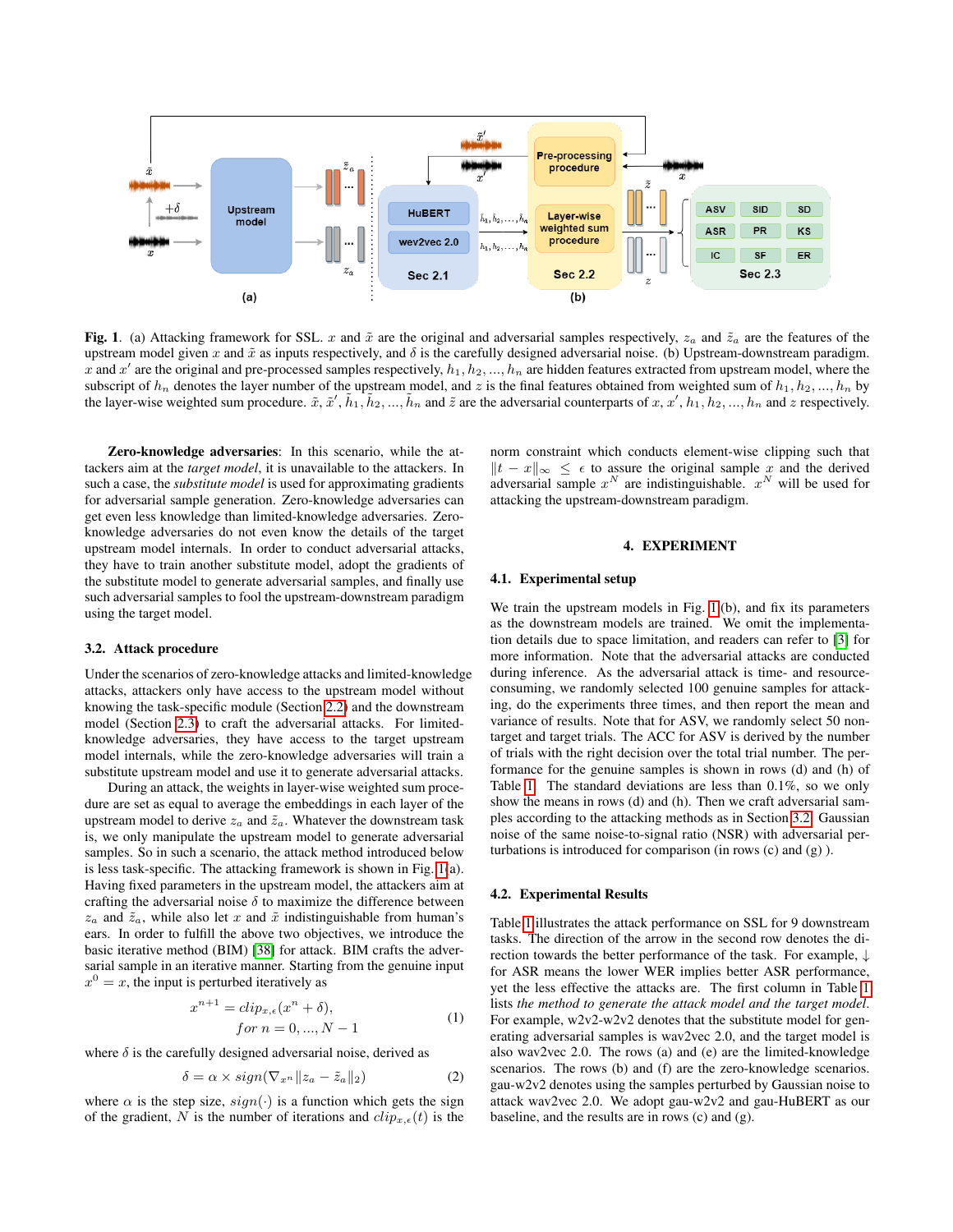|     |               | <b>ASR</b>         | <b>PR</b>        | <b>KS</b>      | IC             | <b>SF</b>       |                  | <b>SID</b>     | ER             | <b>SD</b>      |                  | <b>ASV</b>     |
|-----|---------------|--------------------|------------------|----------------|----------------|-----------------|------------------|----------------|----------------|----------------|------------------|----------------|
|     |               | WER $\downarrow$   | $PER \downarrow$ | Acc $\uparrow$ | Acc $\uparrow$ | $FI$ $\uparrow$ | $CER \downarrow$ | Acc $\uparrow$ | Acc $\uparrow$ | Acc $\uparrow$ | DER $\downarrow$ | Acc $\uparrow$ |
| (a) | $w2v2-w2v2$   | 19.20 <sup>1</sup> | 28.32            | 65.67          | 55.67          | 88.55           | 20.19            | 81.33          | 79.33          | 88.48          | 17.48            | 91.67          |
|     |               | $(\pm 2.01)$       | $(\pm 2.03)$     | $(\pm 6.51)$   | $(\pm 5.77)$   | $(\pm 1.33)$    | $(\pm 2.05)$     | $(\pm 3.06)$   | $(\pm 3.79)$   | $(\pm 0.19)$   | $(\pm 0.55)$     | $(\pm 2.31)$   |
| (b) | HuBERT-w2v2   | 5.54               | 5.09             | 91.00          | 88.33          | 95.36           | 8.70             | 87.67          | 87.33          | 94.56          | 8.08             | 97.00          |
|     |               | $(\pm 0.71)$       | $(\pm 0.47)$     | $(\pm 3.00)$   | $(\pm 1.15)$   | $(\pm 1.26)$    | $(\pm 0.55)$     | $(\pm 4.16)$   | $(\pm 6.03)$   | $(\pm 0.36)$   | $(\pm 0.41)$     | $(\pm 2.00)$   |
| (c) | $gau-w2v2$    | 0.48               | 1.11             | 98.67          | 93.67          | 99.71           | 0.71             | 97.67          | 95.67          | 98.24          | 2.51             | 99             |
|     |               | $(\pm 0.06)$       | $(\pm 0.05)$     | $(\pm 0.58)$   | $(\pm 1.15)$   | $(\pm 0.27)$    | $(\pm 0.50)$     | $(\pm 2.08)$   | $(\pm 3.06)$   | $(\pm 0.09)$   | $(\pm 0.11)$     | $(\pm 0.00)$   |
| (d) | $Clean-w2v2$  | $\Omega$           | 0                | 100            | 100            | 100             | $\Omega$         | 100            | 100            | 98.24          | 2.51             | 100            |
| (e) | HuBERT-HuBERT | 26.76              | 18.67            | 64.33          | 69.67          | 76.91           | 36.54            | 76.33          | 78.33          | 87.78          | 18.39            | 88.33          |
|     |               | $(\pm 0.82)$       | $(\pm 1.54)$     | $(\pm 0.58)$   | $(\pm 5.03)$   | $(\pm 1.67)$    | $(\pm 1.83)$     | $(\pm 4.93)$   | $(\pm 2.08)$   | $(\pm 0.83)$   | $(\pm 1.65)$     | $(\pm 2.08)$   |
| (f) | w2v2-HuBERT   | 1.94               | 2.21             | 96.67          | 98.33          | 99.42           | 1.62             | 93.67          | 91.00          | 95.13          | 7.17             | 96.67          |
|     |               | $(\pm 0.06)$       | $(\pm 0.28)$     | $(\pm 1.15)$   | $(\pm 1.15)$   | $(\pm 0.37)$    | $(\pm 0.16)$     | $(\pm 1.15)$   | $(\pm 2.65)$   | $(\pm 0.20)$   | $(\pm 0.47)$     | $(\pm 1.53)$   |
| (g) | gau-HuBERT    | 0.05               | 0.42             | 99.67          | 99.67          | 99.89           | 0.25             | 98.67          | 99.00          | 98.36          | 2.32             | 99.67          |
|     |               | $(\pm 0.08)$       | $(\pm 0.12)$     | $(\pm 0.58)$   | $(\pm 0.58)$   | $(\pm 0.19)$    | $(\pm 0.24)$     | $(\pm 2.31)$   | $(\pm 0.00)$   | $(\pm 0.09)$   | $(\pm 0.13)$     | $(\pm 0.58)$   |
| (h) | Clean-HuBERT  | $\Omega$           | $\Omega$         | 100            | 100            | 100             | $\theta$         | 100            | 100            | 98.37          | 2.31             | 100            |

<span id="page-3-0"></span>Table 1. Adversarial attack performance on SSL representations for various downstream tasks.

<sup>1</sup> We show the mean and standard deviation. Here 19.20  $\pm$ 2.01 means that the mean and standard deviation of WER are 19.20% and 2.01%.

<span id="page-3-1"></span>Table 2. Adversarial attack performance ASR.

|               | NSR              | EDR               | WER               |
|---------------|------------------|-------------------|-------------------|
| $w2v2-w2v2$   | $0.67(\pm 0.01)$ | $81.15(\pm 0.27)$ | $19.20(\pm 2.01)$ |
| $HuBERT-w2v2$ | $0.71(\pm 0.00)$ | $58.09(\pm 0.09)$ | $5.54(\pm 0.71)$  |
| gau-w2v2      | $0.69(\pm 0.00)$ | $30.40(\pm 0.19)$ | $0.48(\pm 0.06)$  |

We have these observations: (1) Limited-knowledge attackers achieve the most effective attack on wav2vec 2.0 and HuBERT for all downstream tasks. Take the IC task as an example, "w2v2 w2v2" degrades the Acc of wav2vec 2.0 from 100% to 55.67%, and "HuBERT-HuBERT" degrades that of HuBERT from 100% to 69.67%. These results verify the severe threats that adversarial attacks can pose on the SSL models. We also observe similar trends for all other 8 tasks. (2) Zero-knowledge attackers achieve relatively weaker attacks on downstream tasks than limited-knowledge attackers, but the attack is still effective. Specifically, in some downstream tasks, zero-knowledge attackers also seriously degrade the system performance. For instance, in the ER downstream task, "HuBERTw2v2" degrades the Acc of wav2vec 2.0 from 100% to 87.33%, and "w2v2-HuBERT" degrades the Acc of HuBERT from 100% to 91.00%. (3) To verify the effectiveness of adversarial perturbations, we leverage the Gaussian noise for comparison. We observe that Gaussian noise degrades the wav2vec 2.0 and HuBERT much less for all downstream tasks compared with both limited-knowledge and zero-knowledge attacks. For instance, in the ASR task, Gaussian noise has little effect on the wav2vec 2.0 WER degradation (0.48%) and practically has no influence on the HuBERT WER degradation (0.05%). This suggests that simply adding Gaussian noise cannot degrade a well-trained system for the malicious attack purpose and verifies the effectiveness and transferability of our attacks.

Moreover, we also compare the NSR and embedding distance rate (EDR) for the limited-knowledge attackers, zero-knowledge at-tackers and Gaussian noise in Table [2.](#page-3-1) EDR is calculated by  $1/N \times$  $\sum_{n=1}^{N} ||z_n - \tilde{z}_n||_2 / ||z_n||_2$ , where  $z_n$  and  $\tilde{z}_n$  are the adversarialoriginal embedding pair,  $N$  is the total adversarial-original pair number. Here we only show the results on the ASR task with wav2vec 2.0 as target model due to space limitation, while other tasks have similar trends. Table [2](#page-3-1) illustrates the results. We set the NSR of all perturbations at a similar scale for fair comparison. We observe that the EDR

has similar trends with the WER. Specifically, limited-knowledge attackers make the embeddings of adversarial inputs most far away from the original ones, resulting in the largest EDR when compared with the zero-knowledge attackers and Gaussian noise. For instance, "w2v2-w2v2" achieves an EDR of 81.15%. For zero-knowledge attackers, "HuBERT-w2v2" achieves an EDR of 58.09%, which is less than those of the limited-knowledge attackers. While for Gaussian noise, "gau-w2v2" only achieves an EDR of 30.40%. This suggests the less effectiveness of Gaussian noise. Finally, we observe a consistency between EDR and the system performance WER.

## 4.3. XAB test

To illustrate the imperceptibility of adversarial noise, we conduct the XAB listening test. XAB listening test is a standard test to evaluate the detectability between two choices of sensory stimuli. We randomly select 2 adversarial-genuine pairs for each upstreamdownstream paradigm. 36 randomly selected adversarial-genuine pairs (i.e., A and B) are shown to the listeners. We randomly choose one from each pair as the reference audio (i.e., X) and let the listeners select the audio, which sounds more similar to X, from A and B. Five listeners take part in the XAB listening test. The XAB test has a classification accuracy of 58.89%, which illustrates that the adversarial samples are hard to be distinguished from genuine samples. Audio demos with the attacking settings are made open here  $2$ .

## 5. CONCLUSION

Adversarial robustness is an AI standard for trustworthy machine learning systems. Though the paradigm proposed by SUPERB is going to penetrate all the speech processing tasks and gains good performance, the adversarial robustness has not received sufficient consideration. This work is the first to expose the vulnerability of such paradigm to adversarial attacks. In future work, we will investigate attacks with higher transferability and less imperceptibility. As more sophisticated attacks continue to be developed, we will need to come up with defense methods to alleviate such attacks. The longterm goal is to design adaptive defense methods that offer protection against increasingly dangerous attacks.

<span id="page-3-2"></span><sup>2</sup>[Audio demo](https://bzheng1024.github.io/adv-audio-demo/index.html)